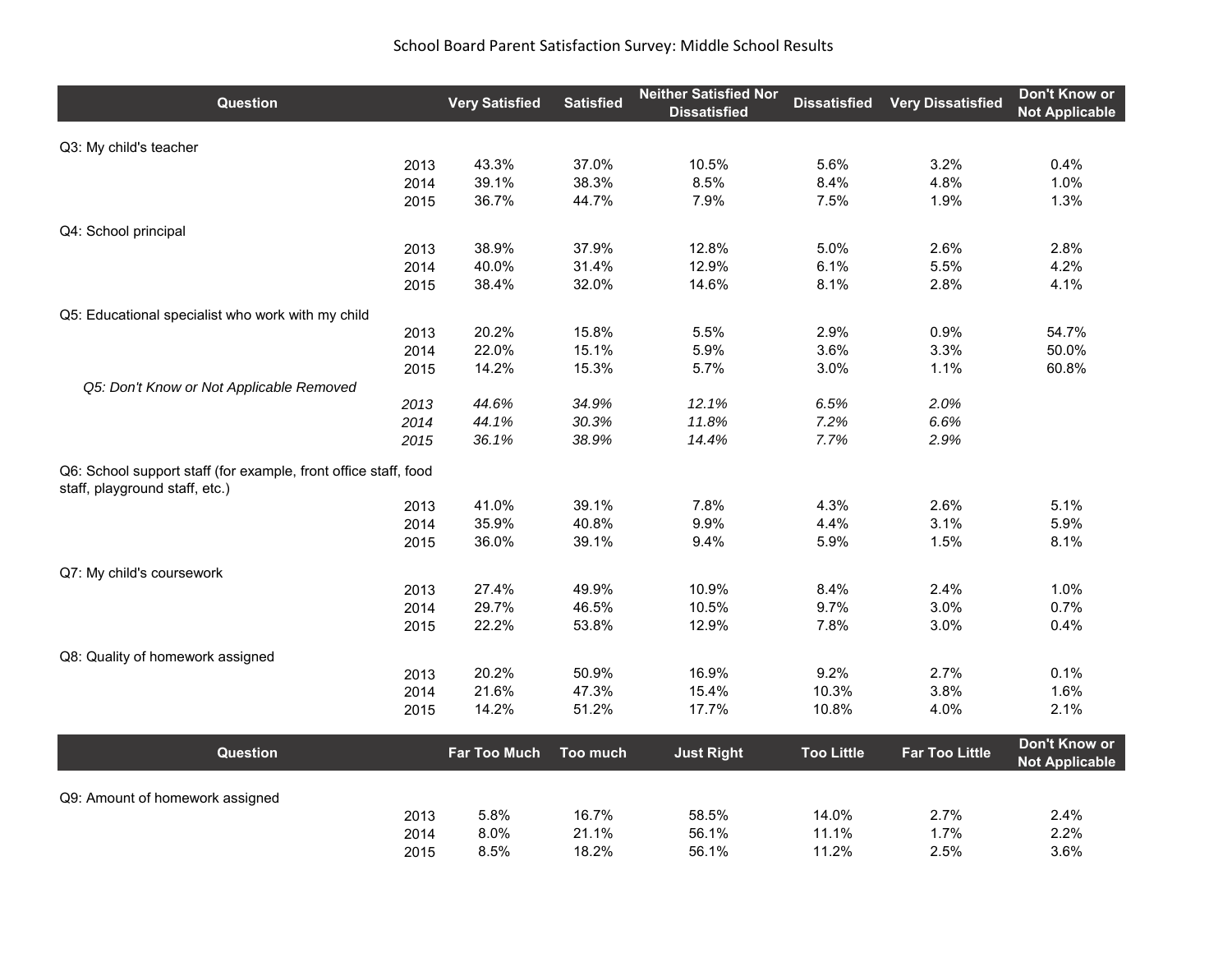## School Board Parent Satisfaction Survey: Middle School Results

| Question                                  | <b>Very Satisfied</b> | <b>Satisfied</b> | <b>Neither Satisfied Nor</b><br><b>Dissatisfied</b> | <b>Dissatisfied</b> | <b>Very Dissatisfied</b> | Don't Know or<br><b>Not Applicable</b> |
|-------------------------------------------|-----------------------|------------------|-----------------------------------------------------|---------------------|--------------------------|----------------------------------------|
| Q10: After school tutorials               |                       |                  |                                                     |                     |                          |                                        |
|                                           | 29.8%<br>2013         | 42.5%            | 10.2%                                               | 7.8%                | 2.5%                     | 7.2%                                   |
|                                           | 33.5%<br>2014         | 39.7%            | 10.1%                                               | 7.7%                | 2.8%                     | 6.2%                                   |
|                                           | 29.1%<br>2015         | 44.2%            | 11.1%                                               | 9.2%                | 1.9%                     | 4.5%                                   |
| Q11: Grading system                       |                       |                  |                                                     |                     |                          |                                        |
|                                           | 16.4%<br>2013         | 54.7%            | 17.1%                                               | 7.7%                | 2.5%                     | 1.6%                                   |
|                                           | 17.2%<br>2014         | 54.5%            | 14.3%                                               | 9.2%                | 2.8%                     | 2.0%                                   |
|                                           | 15.3%<br>2015         | 54.4%            | 17.2%                                               | 8.5%                | 3.2%                     | 1.3%                                   |
| Q12: Special education services           |                       |                  |                                                     |                     |                          |                                        |
|                                           | 6.9%<br>2013          | 7.2%             | 7.2%                                                | 3.7%                | 2.2%                     | 72.8%                                  |
|                                           | 8.2%<br>2014          | 9.0%             | 5.1%                                                | 3.9%                | 2.8%                     | 71.0%                                  |
|                                           | 5.8%<br>2015          | 7.3%             | 5.6%                                                | 1.9%                | 2.9%                     | 76.6%                                  |
| Q12: Don't Know or Not Applicable Removed | 25.4%<br>2013         | 26.5%            | 26.5%                                               | 13.5%               | 8.1%                     |                                        |
|                                           | 2014                  | 31.1%            | 17.5%                                               | 13.6%               | 9.6%                     |                                        |
|                                           | 28.2%                 |                  |                                                     |                     |                          |                                        |
|                                           | 24.6%<br>2015         | 31.1%            | 23.8%                                               | 8.2%                | 12.3%                    |                                        |
| Q13: Gifted services                      |                       |                  |                                                     |                     |                          |                                        |
|                                           | 8.3%<br>2013          | 11.8%            | 6.9%                                                | 4.7%                | 3.5%                     | 64.7%                                  |
|                                           | 8.3%<br>2014          | 11.8%            | 7.0%                                                | 4.5%                | 3.0%                     | 65.6%                                  |
|                                           | 5.4%<br>2015          | 6.7%             | 6.2%                                                | 4.8%                | 4.0%                     | 72.9%                                  |
| Q13: Don't Know or Not Applicable Removed |                       |                  |                                                     |                     |                          |                                        |
|                                           | 23.4%<br>2013         | 33.5%            | 19.7%                                               | 13.4%               | 10.0%                    |                                        |
|                                           | 24.0%<br>2014         | 34.1%            | 20.2%                                               | 13.0%               | 8.7%                     |                                        |
|                                           | 19.9%<br>2015         | 24.8%            | 22.7%                                               | 17.7%               | 14.9%                    |                                        |
| Q14: Support for college readiness        |                       |                  |                                                     |                     |                          |                                        |
|                                           | 13.3%<br>2013         | 29.2%            | 12.5%                                               | 4.7%                | 2.8%                     | 37.6%                                  |
|                                           | 16.1%<br>2014         | 24.5%            | 13.2%                                               | 6.3%                | 3.0%                     | 37.0%                                  |
|                                           | 17.1%<br>2015         | 26.1%            | 13.6%                                               | 5.2%                | 1.9%                     | 36.1%                                  |
| Q14: Don't Know or Not Applicable Removed |                       |                  |                                                     |                     |                          |                                        |
|                                           | 21.2%<br>2013         | 46.7%            | 20.0%                                               | 7.5%                | 4.5%                     |                                        |
|                                           | 2014<br>25.6%         | 38.9%            | 20.9%                                               | 9.9%                | 4.7%                     |                                        |
|                                           | 26.7%<br>2015         | 40.8%            | 21.3%                                               | 8.1%                | 3.0%                     |                                        |
| Q15: Support for career readiness         |                       |                  |                                                     |                     |                          |                                        |
|                                           | 6.2%<br>2013          | 19.8%            | 17.6%                                               | 4.4%                | 2.5%                     | 49.5%                                  |
|                                           | 9.0%<br>2014          | 17.8%            | 16.0%                                               | 6.1%                | 2.6%                     | 48.5%                                  |
|                                           | 11.1%<br>2015         | 20.7%            | 15.9%                                               | 6.3%                | 1.5%                     | 44.6%                                  |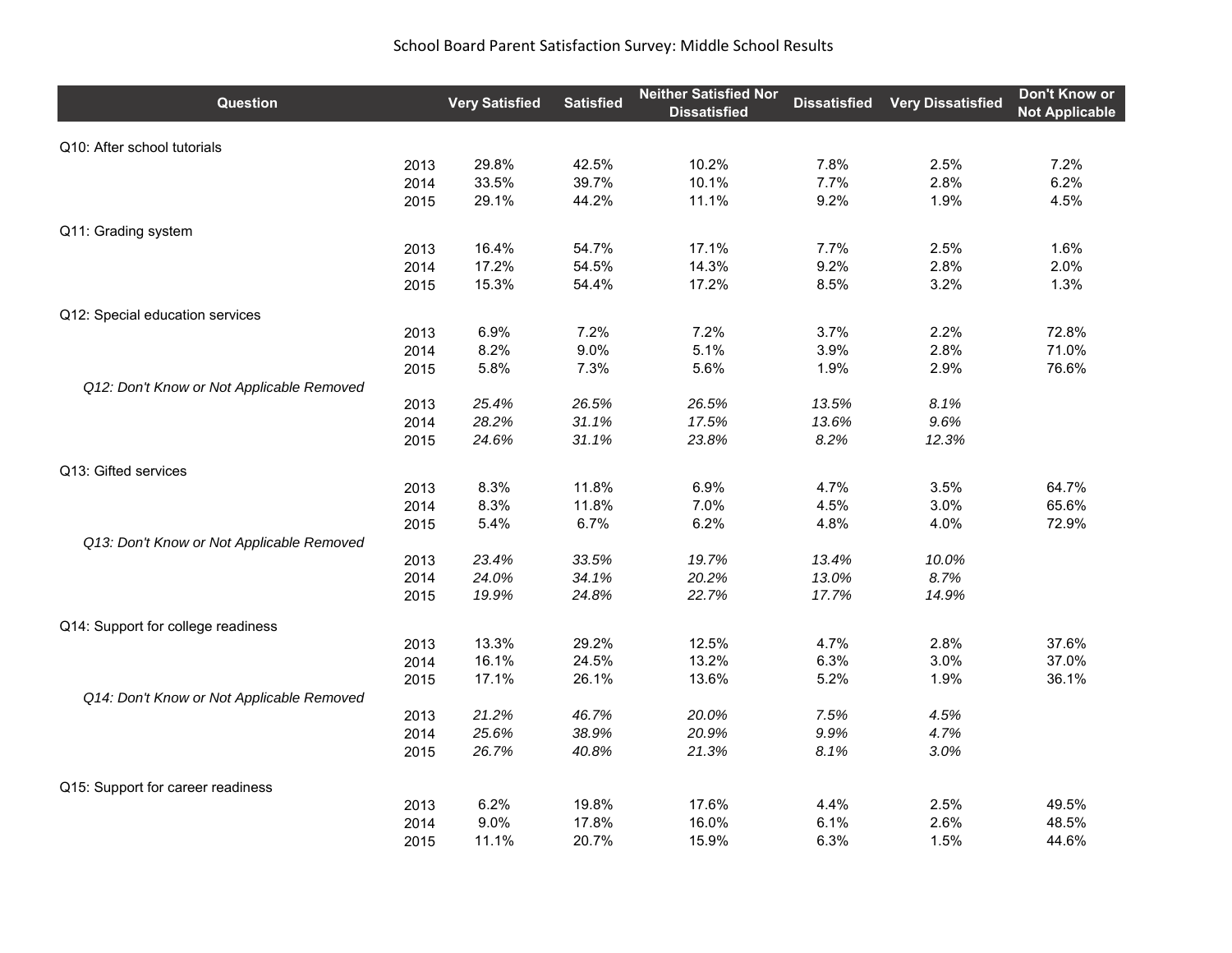| Question                                     | <b>Very Satisfied</b> | <b>Satisfied</b> | <b>Neither Satisfied Nor</b><br><b>Dissatisfied</b> | <b>Dissatisfied</b> | <b>Very Dissatisfied</b> | Don't Know or<br><b>Not Applicable</b> |
|----------------------------------------------|-----------------------|------------------|-----------------------------------------------------|---------------------|--------------------------|----------------------------------------|
| Q15: Don't Know or Not Applicable Removed    |                       |                  |                                                     |                     |                          |                                        |
| 2013                                         | 12.3%                 | 39.2%            | 34.8%                                               | 8.8%                | 5.0%                     |                                        |
| 2014                                         | 17.5%                 | 34.6%            | 31.1%                                               | 11.7%               | 5.1%                     |                                        |
| 2015                                         | 20.0%                 | 37.2%            | 28.6%                                               | 11.4%               | 2.8%                     |                                        |
| Q16: School sports                           |                       |                  |                                                     |                     |                          |                                        |
| 2013                                         | 13.6%                 | 30.9%            | 17.7%                                               | 8.5%                | 3.6%                     | 25.8%                                  |
| 2014                                         | 17.6%                 | 28.2%            | 14.5%                                               | 7.7%                | 5.1%                     | 26.9%                                  |
| 2015                                         | 9.8%                  | 25.3%            | 17.7%                                               | 9.6%                | 4.2%                     | 33.4%                                  |
| Q16: Don't Know or Not Applicable Removed    |                       |                  |                                                     |                     |                          |                                        |
| 2013                                         | 18.4%                 | 41.6%            | 23.8%                                               | 11.4%               | 4.8%                     |                                        |
| 2014                                         | 24.1%                 | 38.6%            | 19.9%                                               | 10.5%               | 6.9%                     |                                        |
| 2015                                         | 14.7%                 | 38.0%            | 26.5%                                               | 14.4%               | 6.3%                     |                                        |
| Q17: Extra-curricular activities             |                       |                  |                                                     |                     |                          |                                        |
| 2013                                         | 18.5%                 | 35.2%            | 17.7%                                               | 7.9%                | 1.3%                     | 19.4%                                  |
| 2014                                         | 20.8%                 | 36.1%            | 15.7%                                               | 5.4%                | 2.8%                     | 19.3%                                  |
| 2015                                         | 12.3%                 | 38.5%            | 13.4%                                               | 9.0%                | 3.8%                     | 23.0%                                  |
| Q17: Don't Know or Not Applicable Removed    |                       |                  |                                                     |                     |                          |                                        |
| 2013                                         | 22.9%                 | 43.6%            | 22.0%                                               | 9.8%                | 1.7%                     |                                        |
| 2014                                         | 25.7%                 | 44.7%            | 19.4%                                               | 6.7%                | 3.4%                     |                                        |
| 2015                                         | 15.9%                 | 50.0%            | 17.4%                                               | 11.7%               | 5.0%                     |                                        |
| Q18: Opportunities for parent involvement    |                       |                  |                                                     |                     |                          |                                        |
| 2013                                         | 22.9%                 | 52.9%            | 14.7%                                               | 2.7%                | 1.3%                     | 5.5%                                   |
| 2014                                         | 22.4%                 | 48.0%            | 16.3%                                               | 4.1%                | 2.5%                     | 6.6%                                   |
| 2015                                         | 13.5%                 | 52.1%            | 20.9%                                               | 5.1%                | 1.7%                     | 6.7%                                   |
| Q19: School discipline                       |                       |                  |                                                     |                     |                          |                                        |
| 2013                                         | 17.6%                 | 45.7%            | 14.2%                                               | 7.0%                | 3.6%                     | 11.9%                                  |
| 2014                                         | 19.5%                 | 42.7%            | 12.6%                                               | 6.3%                | 4.3%                     | 14.6%                                  |
| 2015                                         | 14.6%                 | 38.9%            | 15.4%                                               | 9.3%                | 4.9%                     | 16.9%                                  |
| Q19: Don't Know or Not Applicable Removed    |                       |                  |                                                     |                     |                          |                                        |
| 2013                                         | 20.0%                 | 51.9%            | 16.1%                                               | 8.0%                | 4.1%                     |                                        |
| 2014                                         | 22.9%                 | 50.0%            | 14.7%                                               | 7.4%                | 5.0%                     |                                        |
| 2015                                         | 17.6%                 | 46.8%            | 18.5%                                               | 11.2%               | 5.9%                     |                                        |
| Q20: Progress updates received from teachers |                       |                  |                                                     |                     |                          |                                        |
| 2013                                         | 22.8%                 | 37.2%            | 17.3%                                               | 16.9%               | 4.8%                     | 1.0%                                   |
| 2014                                         | 19.3%                 | 41.0%            | 16.6%                                               | 15.9%               | 5.3%                     | 2.0%                                   |
| 2015                                         | 16.1%                 | 41.4%            | 17.1%                                               | 17.5%               | 6.5%                     | 1.5%                                   |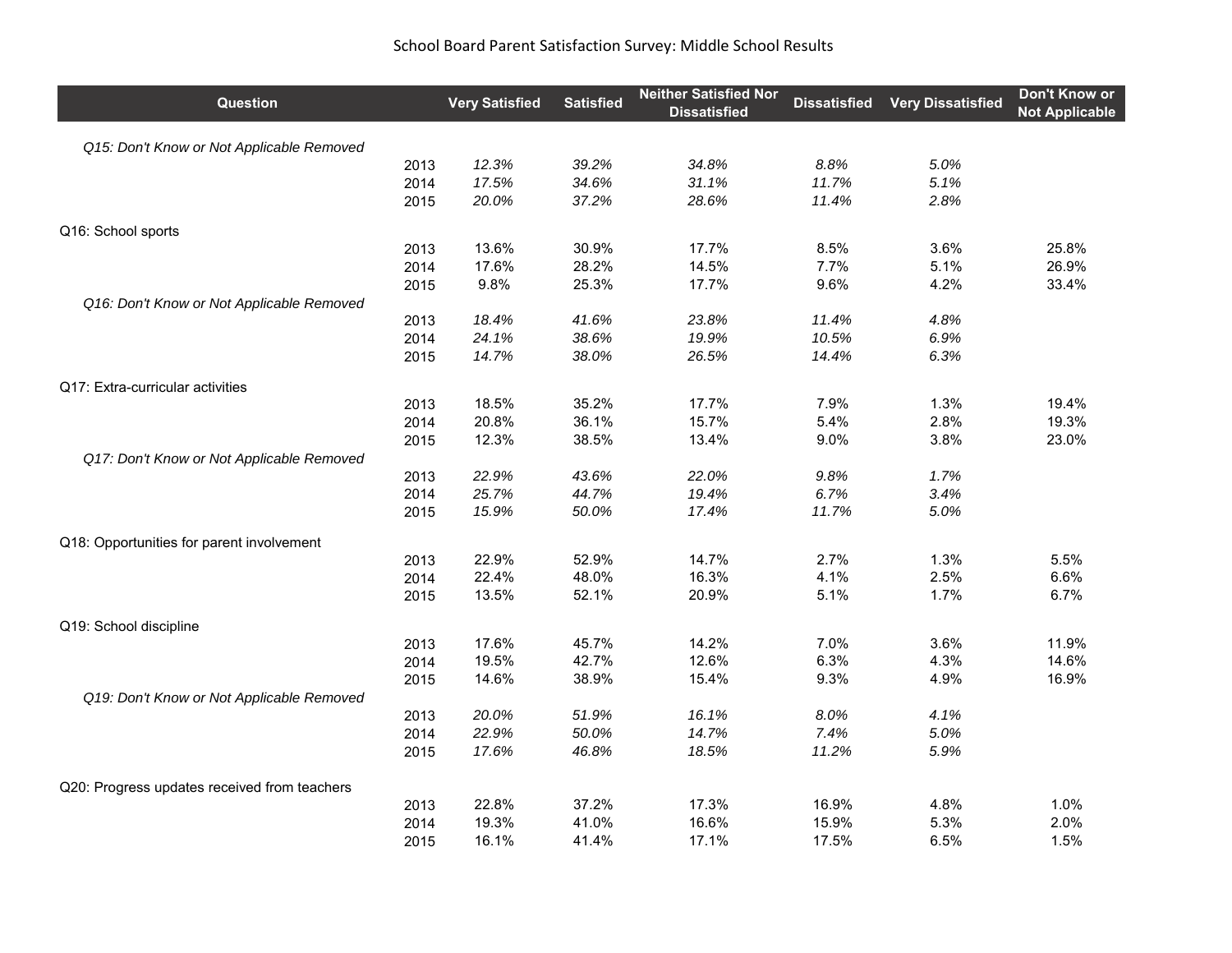| <b>Question</b>                             | <b>Very Satisfied</b> | <b>Satisfied</b> | <b>Neither Satisfied Nor</b><br><b>Dissatisfied</b> | <b>Dissatisfied</b> | <b>Very Dissatisfied</b> | <b>Don't Know or</b><br><b>Not Applicable</b> |
|---------------------------------------------|-----------------------|------------------|-----------------------------------------------------|---------------------|--------------------------|-----------------------------------------------|
| Q21: Communication from my child's school   |                       |                  |                                                     |                     |                          |                                               |
| 2013                                        | 30.6%                 | 50.8%            | 9.3%                                                | 6.9%                | 1.9%                     | 0.4%                                          |
| 2014                                        | 29.8%                 | 47.1%            | 11.5%                                               | 7.9%                | 2.6%                     | 1.0%                                          |
| 2015                                        | 27.2%                 | 48.1%            | 14.9%                                               | 8.1%                | 1.7%                     | 0.0%                                          |
| Q22: Communication from the school district |                       |                  |                                                     |                     |                          |                                               |
| 2013                                        | 23.9%                 | 51.8%            | 14.7%                                               | 5.0%                | 1.8%                     | 2.8%                                          |
| 2014                                        | 22.5%                 | 50.0%            | 17.6%                                               | 4.3%                | 2.3%                     | 3.3%                                          |
| 2015                                        | 19.1%                 | 50.9%            | 20.6%                                               | 5.1%                | 2.1%                     | 2.3%                                          |
| Q23: School district website                |                       |                  |                                                     |                     |                          |                                               |
| 2013                                        | 24.2%                 | 54.7%            | 14.9%                                               | 3.5%                | 1.0%                     | 1.6%                                          |
| 2014                                        | 20.2%                 | 54.0%            | 16.4%                                               | 4.6%                | 2.6%                     | 2.1%                                          |
| 2015                                        | 15.8%                 | 53.4%            | 17.9%                                               | 7.8%                | 2.1%                     | 3.0%                                          |
| Q24: Availability of translation service    |                       |                  |                                                     |                     |                          |                                               |
| 2013                                        | 4.9%                  | 8.2%             | 6.7%                                                | 0.4%                | 0.7%                     | 79.1%                                         |
| 2014                                        | 4.9%                  | 9.5%             | 5.1%                                                | 0.7%                | 1.6%                     | 78.1%                                         |
| 2015                                        | 2.9%                  | 7.3%             | 4.6%                                                | 1.0%                | 0.6%                     | 83.7%                                         |
| Q24: Don't Know or Not Applicable Removed   |                       |                  |                                                     |                     |                          |                                               |
| 2013                                        | 23.4%                 | 39.0%            | 31.9%                                               | 2.1%                | 3.5%                     |                                               |
| 2014                                        | 22.6%                 | 43.6%            | 23.3%                                               | 3.0%                | 7.5%                     |                                               |
| 2015                                        | 17.6%                 | 44.7%            | 28.2%                                               | 5.9%                | 3.5%                     |                                               |
| Q25: School bus and bus driver              |                       |                  |                                                     |                     |                          |                                               |
| 2013                                        | 19.4%                 | 34.4%            | 7.7%                                                | 5.3%                | 2.4%                     | 30.7%                                         |
| 2014                                        | 24.4%                 | 30.2%            | 8.0%                                                | 3.7%                | 3.3%                     | 30.4%                                         |
| 2015                                        | 13.0%                 | 26.9%            | 7.8%                                                | 5.3%                | 2.5%                     | 44.6%                                         |
| Q25: Don't Know or Not Applicable Removed   |                       |                  |                                                     |                     |                          |                                               |
| 2013                                        | 28.1%                 | 49.7%            | 11.1%                                               | 7.7%                | 3.4%                     |                                               |
| 2014                                        | 35.0%                 | 43.4%            | 11.5%                                               | 5.3%                | 4.8%                     |                                               |
| 2015                                        | 23.4%                 | 48.5%            | 14.1%                                               | 9.6%                | 4.5%                     |                                               |
| Q26: Reasonableness of school fees          |                       |                  |                                                     |                     |                          |                                               |
| 2013                                        | 20.8%                 | 57.8%            | 10.6%                                               | 3.7%                | 1.8%                     | 5.3%                                          |
| 2014                                        | 24.4%                 | 50.2%            | 12.7%                                               | 4.1%                | 2.3%                     | 6.3%                                          |
| 2015                                        | 17.8%                 | 56.4%            | 14.6%                                               | 2.8%                | 0.6%                     | 7.8%                                          |
| Q27: The school building and grounds        |                       |                  |                                                     |                     |                          |                                               |
| 2013                                        | 31.1%                 | 40.4%            | 14.1%                                               | 9.7%                | 4.0%                     | 0.7%                                          |
| 2014                                        | 27.0%                 | 38.3%            | 15.9%                                               | 12.3%               | 5.1%                     | 1.3%                                          |
| 2015                                        | 27.1%                 | 36.0%            | 16.6%                                               | 13.7%               | 5.7%                     | 1.0%                                          |